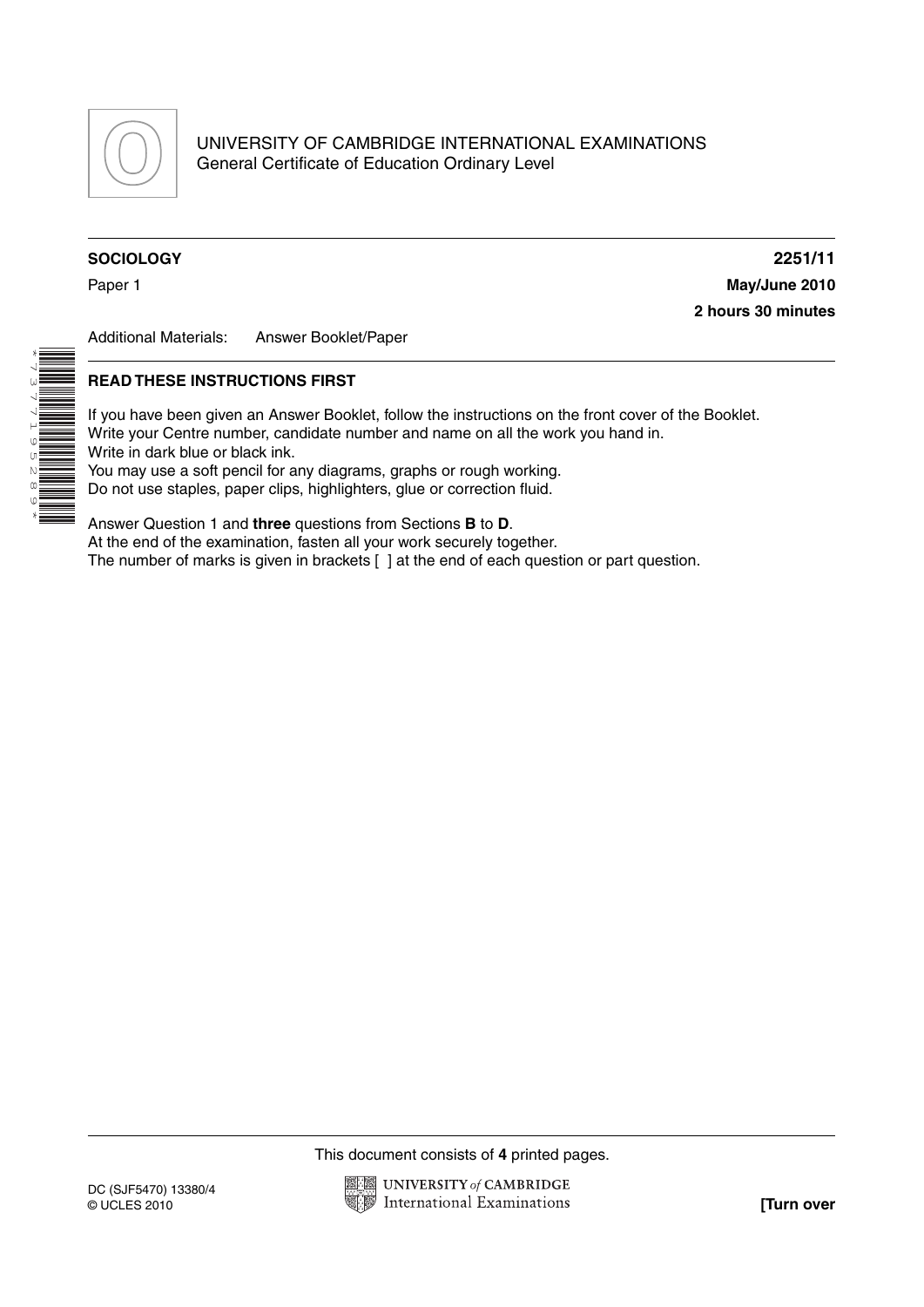## **Section A: Research Methods**

The social survey is a method of research that involves collecting data from a large sample of people. This is usually gathered by the use of a questionnaire or structured interview. The data that is created is normally referred to as quantitative.

Surveys tend to produce information which is less detailed than qualitative research, but they can be used to make generalisations over broad areas. Reliability is one of the strengths of surveys as the data collected can be easily coded and analysed and the process can be repeated by a different researcher in the same way.

Surveys involving the collection of information at one point in time are referred to as cross sectional surveys. They provide evidence of what is happening in the present. Longitudinal studies are used to study people over time and are useful for analysing changes in a society.

**1 (a)** What is meant by the following terms:

|     | (i)   | questionnaire                                                                                                     | $[2]$ |
|-----|-------|-------------------------------------------------------------------------------------------------------------------|-------|
|     | (ii)  | qualitative research                                                                                              | $[2]$ |
|     | (iii) | data.                                                                                                             | $[2]$ |
| (b) |       | Explain why data collected using social surveys 'can be easily coded and analysed.'                               | [4]   |
| (C) |       | Describe two types of sampling that may be used to collect data that is representative of a<br>larger population. | [4]   |
| (d) |       | Describe one strength and one limitation of <i>structured</i> interviews.                                         | [4]   |
| (e) |       | Describe one strength and one limitation of <i>longitudinal</i> studies.                                          | $[4]$ |
| (f) |       | Describe two strengths and two limitations of using questionnaires in sociological research.                      | [8]   |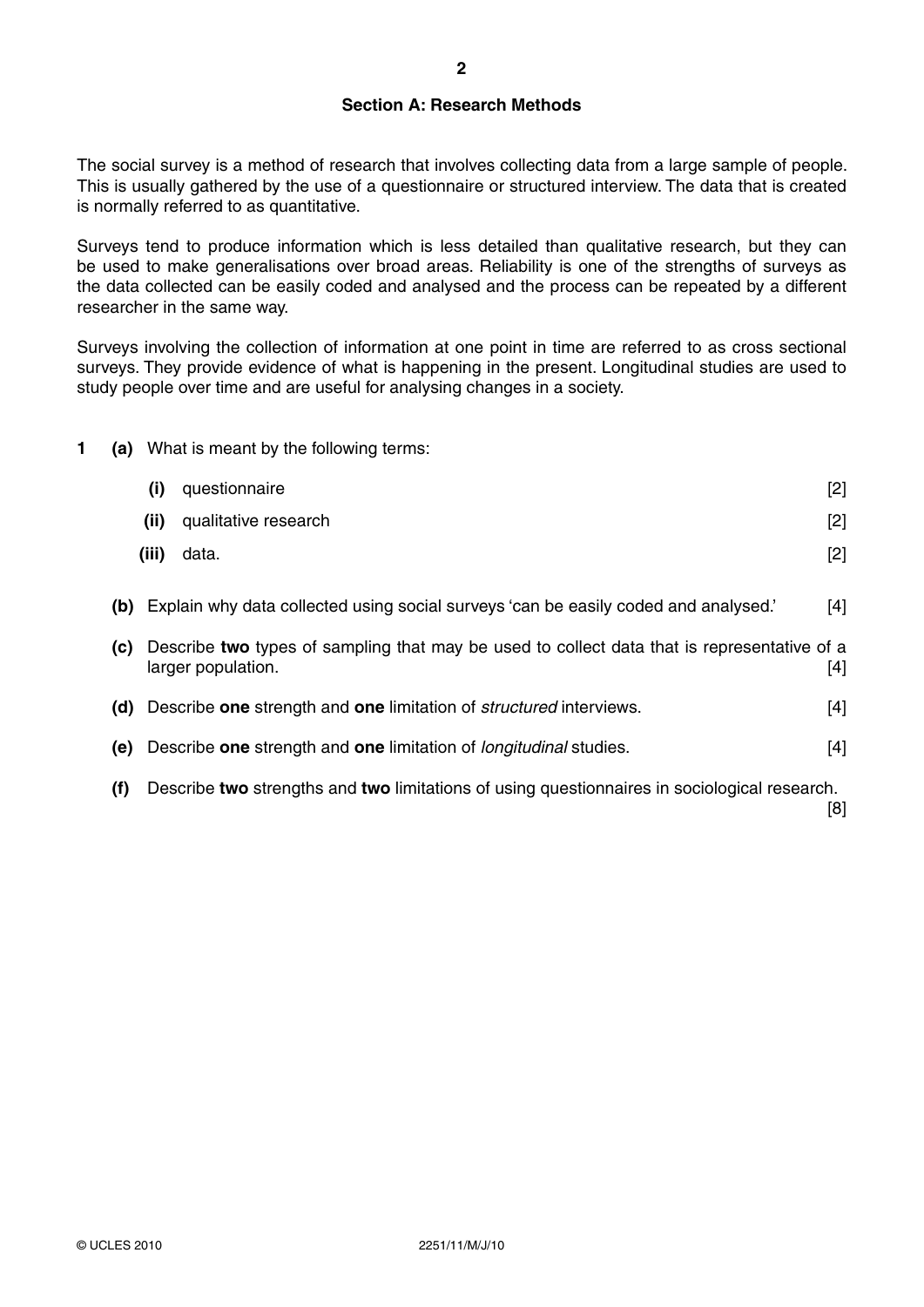#### **Section B: Culture and Socialisation**

**2** Sociologists believe individuals are socialised into society. Each society has its own distinctive cultural norms and values.

|   | (a) | What is meant by the term <i>norms</i> ?                                                                                                          | [2] |
|---|-----|---------------------------------------------------------------------------------------------------------------------------------------------------|-----|
|   | (b) | Describe two examples of cultural norms.                                                                                                          | [4] |
|   | (C) | Explain how a child may be socialised by their parents.                                                                                           | [6] |
|   |     | (d) To what extent are individuals shaped by socialisation, rather than instinct?                                                                 | [8] |
| 3 |     | Social control is necessary to ensure individuals accept the norms and values of society. This is<br>carried out by formal and informal controls. |     |

| (a) | What is meant by informal social control?                                                                       | $[2]$ |
|-----|-----------------------------------------------------------------------------------------------------------------|-------|
| (b) | Describe two examples of formal social controls.                                                                | $[4]$ |
| (C) | Explain why there is a greater need for formal social controls in modern industrial societies.                  | [6]   |
| (d) | Some sociologists believe that the laws of society benefit all members of society equally.<br>Assess this view. |       |

# **Section C: Social Stratification and Inequality**

**4** Some people may migrate to another country to live in search of a better life. Often they form an ethnic minority in the new country and can only find low paid work.

| (a) | What is meant by the term <i>migrate</i> ?                            | [2] |
|-----|-----------------------------------------------------------------------|-----|
| (b) | Describe two reasons why people might move to a different country.    | [4] |
| (C) | Explain why ethnic minorities may only be able to find low paid work. | [6] |
|     | (d) How far are ethnic minorities disadvantaged in societies?         | [8] |
|     |                                                                       |     |

**5** Social class is a form of stratification found in many societies. This form of stratification allows some individuals to experience social mobility.

|      | (a) What is meant by the term social mobility?                                | $\lceil 2 \rceil$ |
|------|-------------------------------------------------------------------------------|-------------------|
| (b)  | Describe two forms of stratification other than social class.                 | [4]               |
| (C). | Explain how an individual can move from one social class to another.          | [6]               |
|      | (d) To what extent does social mobility exist in modern industrial societies? | [8]               |
|      |                                                                               |                   |